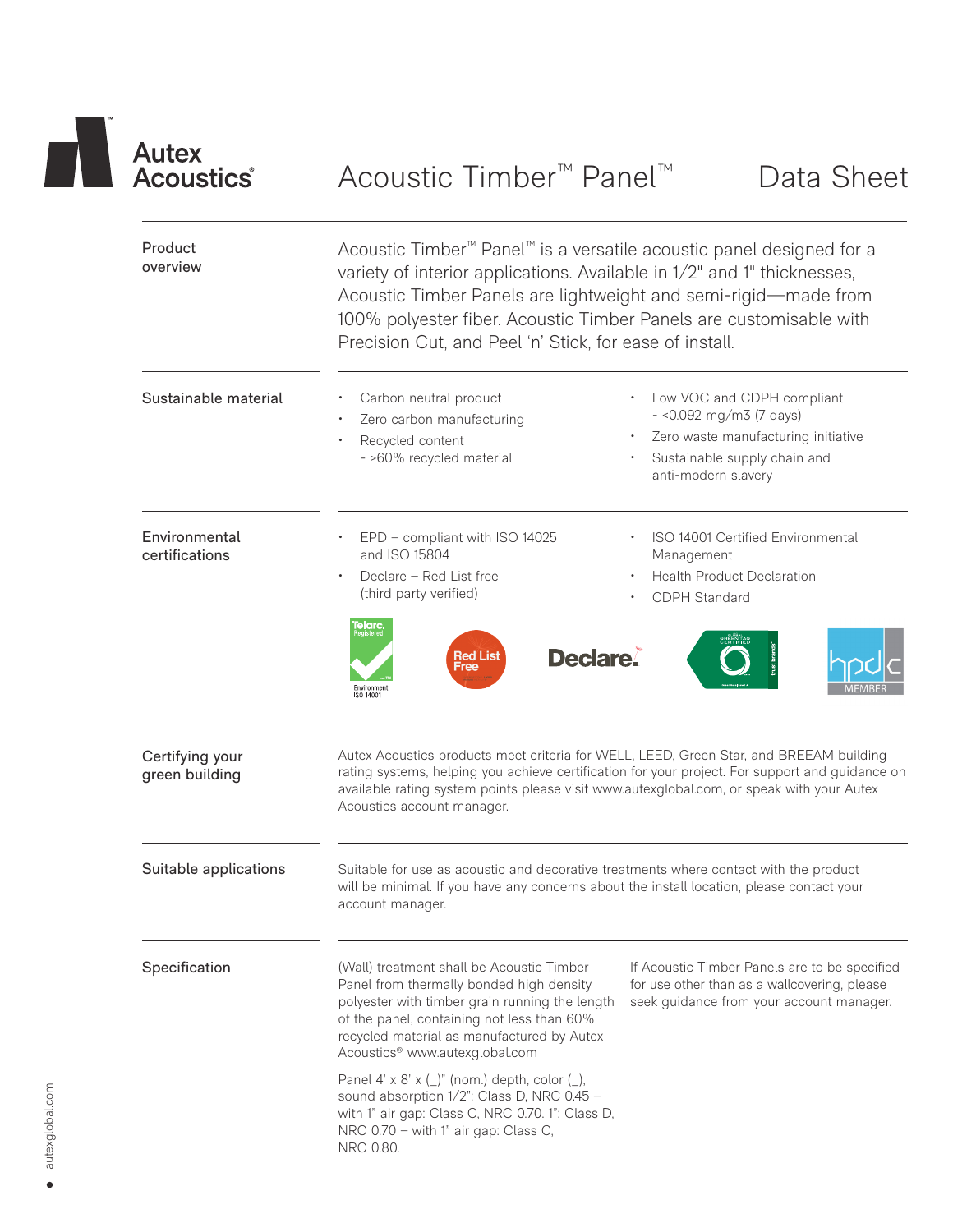

# Product specifications

Product name Acoustic Timber Panel Panel dimensions

Composition 100% polyester fiber<br>Panel dimensions 4' x 8' 4' x 8' 10" Tolerance  $(+0.2") \times (+0.4")$ Thickness 1/2" 1" Tolerance (+/- 6%) (+/- 6%)

### Thermal performance

(Internally tested by Autex Lab) Acoustic Timber Panel 1/2" R0.41 (@ 59°F)<br>Acoustic Timber Panel 1" R0.82 (@59°F) Acoustic Timber Panel 1"

#### Installation

Install as per Autex Acoustics recommendations. Install instructions are included in each pack or available on the website. If Acoustic Timber Panels are to be specified for use other than as a wallcovering, please seek guidance from your account manager.

### Product specifications

#### Fire ratings

Acoustic Timber Panel is made from Cube™ which has been tested and evaluated using the following test methods.

### ISO 9705: 1993

Classification: Group 1-S Smoke production rate:  $< 5.0 m/s$ As required by NZBC C/VM2

# AS ISO 9705 - 2003

Classification: Group 1 (SMOGRArc): <100m2/s2 Assessed using methodology AS ISO 9705 - 2003 in accordance with AS 5637.1:2015, as required by BCA Specification C1.10-4 FI 4974 FAR 4055

#### BS EN 13501-1:2018

Wall applications Classification: B-s2,d0 (Cube™ 1/2") Tested using BS EN ISO 11925-2:2020 and BS EN 13823:2020 and classified in accordance with BS EN 13501-1:2018, as required by BS EN 15102:2007 + A1:2011. EUI-20-000268-A

# Ceiling applications

Classification: B-s2,d0 (Cube™ 1/2") Tested using BS EN ISO 11925-2:2020 and BS EN 13823:2020 and classified in accordance with BS EN 13501-1:2018, as required by BS EN 13964:2014. EUI-20-000268-B

#### ASTM E-84-15a

Class A, FS:0 - SD:45 (Cube™ 1/2") RJ4479 Class A, FS:0 - SD:65 (Cube™ 1") R14479

### Water vapour sorption

ASTM C1104 / C1104M-13a Test conditions: 49°C, 95%RH Water vapour absorbed and adsorped after 4 days: 0.4% by weight

#### Impact resistance

Print may show surface damage when subjected to impacts. We would advise against using Acoustic Timber in areas where there is likely to be contact with the product.

# Microbial resistance

ASTM G21-15 Growth rating: 0 (No growth) Acoustic Timber Panel does not promote the growth of molds and mildew.

### Colour fastness to light

Acoustic Timber Panels are suitable for indoor use only. Light fastness is dependent on use and exposure. Acoustic Timber Panel has been evaluated to the following standard: ISO 105-B02:2014 Rating: 6 (Highest = 7)

#### Pattern repeat

Acoustic Timber Panels are made to replicate Timber grains and there is a variation from panel to panel to provide the natural look. there is no pattern repeat from panel to panel. Acoustic Timber Panels will be manufactured ready for butt joining along the vertical joins.

We recommend cutting through the face of the panel using a straight edge to ensure a straight cut. Where possible, please place the straight edge on the excess of the panel to reduce friction and rubbing on the part of the panel that is to be installed.

#### Fabric care

Avoid contact with the Acoustic Timber Panel surface. Where liquids and other contaminants come in contact with the panels, these should be gently removed immediately and not allowed to soak-in, dry, or set. Refer to the product Care and Maintenance for cleaning guidance. Consult a specialist cleaning company for cleaning if required.

# Service

For further information about Acoustic Timber Panel or any other Autex Acoustics product, please contact your account manager or visit our website.

# Light reflectance values by colour

Acoustic Timber Panel is suitable for indoor use only. LRVs were measured in accordance with BS 8493:2008+A1:2010

| Birch        | 58 |
|--------------|----|
| American Ash | 53 |
| Eucalyptus   | 46 |
| Hoop Pine    | 45 |
| Oak          | 37 |
|              |    |

| Tasmanian Oak       | 28 |
|---------------------|----|
| Blue Gum            | 18 |
| Tasmanian Blackwood | 17 |
| Queensland Walnut   | 15 |
| Jarrah              |    |